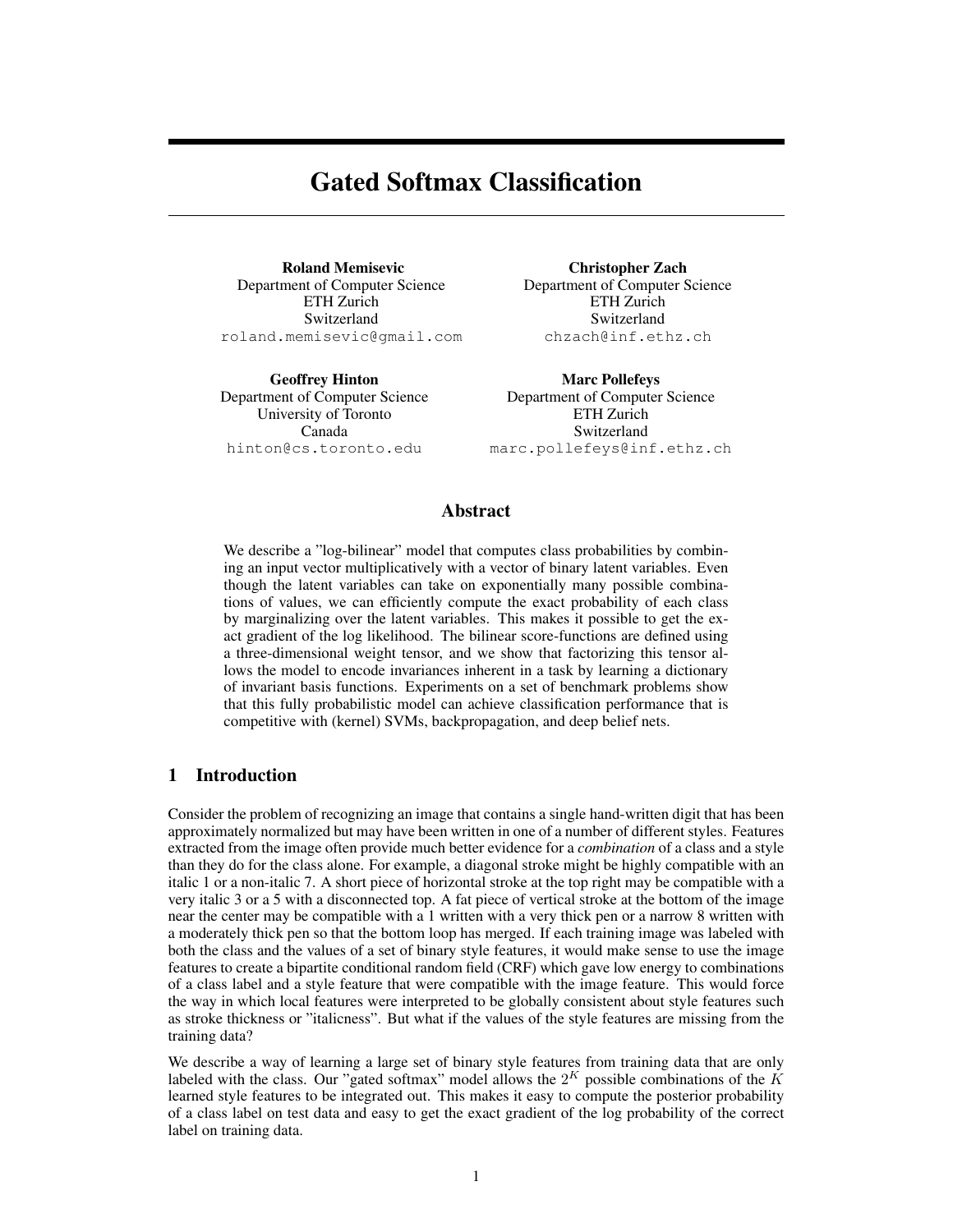#### 1.1 Related work

The model is related to several models known in the literature, that we discuss in the following. [1] describes a bilinear sparse coding model that, similar to our model, can be trained discriminatively to predict classes. Unlike in our case, there is no interpretation as a probabilistic model, and – consequently – not a simple learning rule. Furthermore, the model parameters, unlike in our case, are not factorized, and as a result the model cannot extract features which are shared among classes. Feature sharing, as we shall show, greatly improves classification performance as it allows for learning of invariant representations of the input.

Our model is similar to the top layer of the deep network discussed in [2], again, without factorization and feature sharing. We also derive and utilize discriminative gradients that allow for efficient training. Our model can be viewed also as a "degenerate" special case of the image transformation model described in [3], which replaces the output-image in that model with a "one-hot" encoded class label. The intractable objective function of that model, as a result, collapses into a tractable form, making it possible to perform exact inference.

We describe the basic model, how it relates to logistic regression, and how to perform learning and inference in the following section. We show results on benchmark classification tasks in Section 3 and discuss possible extensions in Section 4.

# 2 The Gated Softmax Model

#### 2.1 Log-linear models

We consider the standard classification task of mapping an input vector  $x \in \mathbb{R}^n$  to a class-label y. One of the most common, and certainly oldest, approaches to solving this task is *logistic regression*, which is based on a log-linear relationship between inputs and labels (see, for example, [4]). In particular, using a set of *linear*, class-specific score functions

$$
s_y(\boldsymbol{x}) = \boldsymbol{w}_y^{\mathrm{t}} \boldsymbol{x} \tag{1}
$$

we can obtain probabilities over classes by exponentiating and normalizing:

$$
p(y|\boldsymbol{x}) = \frac{\exp(\boldsymbol{w}_y^{\mathrm{t}} \boldsymbol{x})}{\sum_{y'} \exp(\boldsymbol{w}_y^{\mathrm{t}} \boldsymbol{x})}
$$
(2)

Classification decisons for test-cases  $x<sup>test</sup>$  are given by  $\arg \max p(y|x<sup>test</sup>)$ . Training amounts to adapting the vectors  $w_y$  by maximizing the average conditional log-probability  $\frac{1}{N}\sum_\alpha \log p(y^\alpha|\bm{x}^\alpha)$ for a set  $\{(x^\alpha,y^\alpha)\}_{\alpha=1}^N$  of training cases. Since there is no closed form solution, training is typically performed using some form of gradient based optimization. In the case of two or more labels, logistic regression is also referred to as the "multinomial logit model" or the "maximum entropy model" [5]. It is possible to include additive "bias" terms  $b<sub>y</sub>$  in the definition of the score function (Eq. 1) so that class-scores are affine, rather than linear, functions of the input. Alternatively, we can think of the inputs as being in a "homogeneous" representation with an extra constant 1-dimension, in which biases are implemented implicitly.

Important properties of logistic regression are that (a) the training objective is convex, so there are no local optima, and (b) the model is probabilistic, hence it comes with well-calibrated estimates of uncertainty in the classification decision (ref. Eq. 2) [4]. Property (a) is shared with, and property (b) a possible advantage over, margin-maximizing approaches, like support vector machines [4].

#### 2.2 A *log-bilinear* model

Logistic regression makes the assumption that classes can be separated in the input space with hyperplanes (up to noise). A common way to relax this assumption is to replace the linear separation manifold, and thus, the score function (Eq. 1), with a non-linear one, such as a neural network [4]. Here, we take an entirely different, probabilistic approach. We take the stance that we do not *know* what form the separation manifold takes on, and instead introduce a set of probabilistic hidden variables which cooperate to model the decision surface jointly. To obtain classification decisions at test-time and for training the model, we then need to *marginalize* over these hidden variables.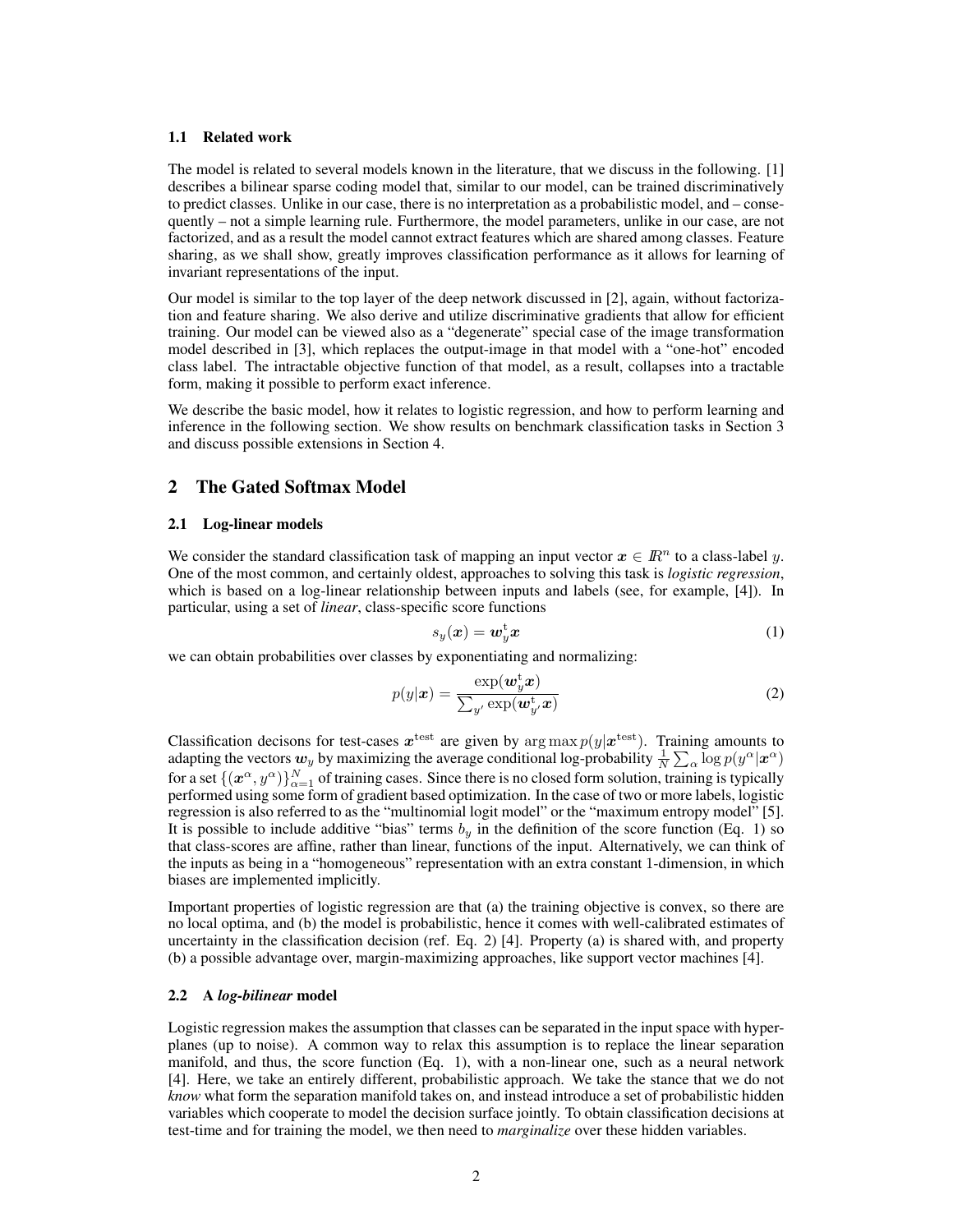

Figure 1: (a) A log-bilinear model: Binary hidden variables  $h_k$  can *blend* in log-linear dependencies that connect input features  $x_i$  with labels y. (b) Factorization allows for blending in a learned feature space.

More specifically, we consider the following variation of logistic regression: We introduce a vector h of *binary latent variables*  $(h_1, \ldots, h_K)$  and replace the *linear* score (Eq. 1) with a *bilinear* score of  $x$  and  $h$ :

$$
s_y(\boldsymbol{x}, \boldsymbol{h}) = \boldsymbol{h}^{\mathrm{t}} W_y \boldsymbol{x}.\tag{3}
$$

The bilinear score combines, quadratically, all pairs of input components  $x_i$  with hidden variables  $h_k$ . The score for each class is thus a quadratic product, parameterized by a class-specific *matrix*  $W<sub>v</sub>$ . This is in contrast to the inner product, parameterized by class-specific *vectors*  $w<sub>v</sub>$ , for logistic regression. To turn scores into probabilities we can again exponentiate and normalize

$$
p(y, h|x) = \frac{\exp(h^t W_y x)}{\sum_{y' h'} \exp(h'^t W_{y'} x)}.
$$
\n(4)

In contrast to logistic regression, we obtain a distribution over both the hidden variables h *and* labels y. We get back the (input-dependent) distributions over labels with an additional *marginalization* over h:

$$
p(y|\boldsymbol{x}) = \sum_{\boldsymbol{h} \in \{0,1\}^K} p(y, \boldsymbol{h}|\boldsymbol{x}).
$$
\n(5)

As with logistic regression, we thus get a distribution over labels  $y$ , conditioned on inputs  $x$ . The parameters are the set of class-specific matrices  $W_y$ . As before, we can add bias terms to the score, or add a constant 1-dimension to  $x$  and  $h$ . Note that for any *single and fixed* instantiation of  $h$ in Eq. 3, we obtain the logistic regression score (up to normalization), since the argument in the " $\exp(j)$ " collapses to the class-specific row-vector  $\bar{h}^t W_y$ . Each of the  $2^K$  summands in Eq. 5 is therefore exactly one logistic classifier, showing that the model is equivalent to a mixture of  $2^K$ logistic regressors with shared weights. Because of the weight-sharing the number of parameters grows linearly not exponentially in the number of hidden variables. In the following, we let  $W$ denote the three-way tensor of parameters (by "stacking" the matrices  $W_y$ ).

The sum over  $2^{K}$  terms in Eq. 5 seems to preclude any reasonably large value for K. However, similar to the models in [6], [7], [2], the marginalization can be performed in closed form and can be computed tractably by a simple re-arrangement of terms:

$$
p(y|\boldsymbol{x}) = \sum_{h} p(y, h|\boldsymbol{x}) \propto \sum_{h} \exp(h^{\mathrm{t}} W_{y} \boldsymbol{x}) = \sum_{h} \exp(\sum_{ik} W_{yik} x_{i} h_{k}) = \prod_{k} \left(1 + \exp(\sum_{i} W_{yik} x_{i})\right)
$$
\n(6)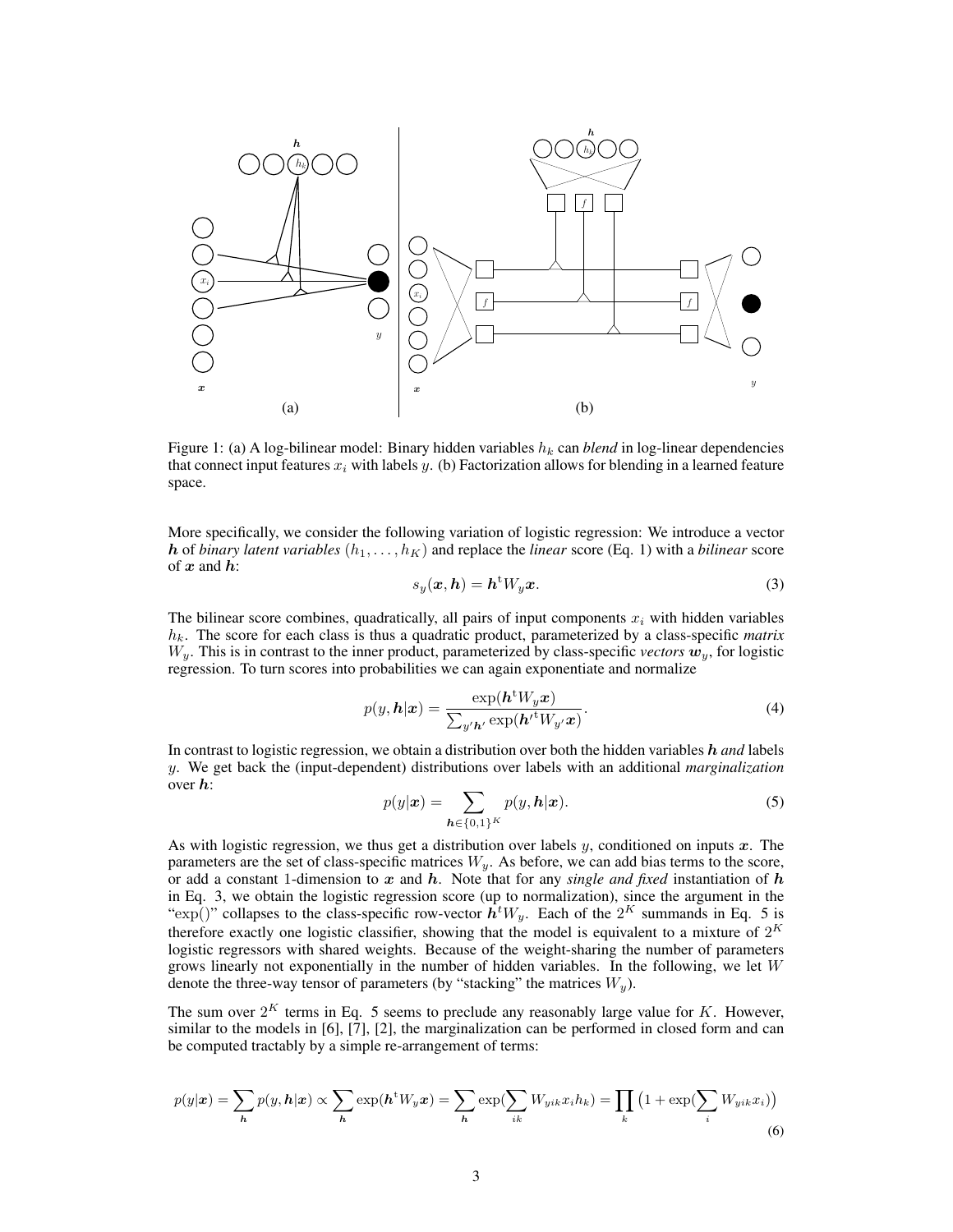This shows that the class probabilities decouple into a product of  $K$  terms<sup>1</sup>, each of which is a mixture of a uniform and an input-conditional "softmax". The model is thus a *product of experts* [8] (which is *conditioned* on input vectors  $x$ ). It can be viewed also as a "strange" kind of Gated Boltzmann Machine [9] that models a *single* discrete output variable y using K binary latent variables. As we shall show, it is the *conditioning* on the inputs  $x$  that renders this model useful.

Typically, training products of experts is performed using approximate, sampling based schemes, because of the lack of a closed form for the data probability [8]. The same is true for most *conditional* products of experts [9].

Note that in our case, the distribution that the model outputs is a distribution over a countable (and, in particular, fairly small<sup>2</sup>) number of possible values, so we can compute the constant  $\Omega = \sum_{y'} \prod_k (1 + \exp(\sum_i W_{yik} x_i))$ , that normalizes the left-hand side in Eqs. 6, efficiently. The same observation was utilized before in [6], [7], [10].

#### 2.3 Sharing features among classes

The score (or "activation") that class label y receives from each of the  $2^{K}$  terms in Eq. 5 is a linear function of the inputs. A different class y' receives activations from a *different*, non-overlapping set of functions. The number of parameters is thus: (number of inputs)  $\times$  (number of labels)  $\times$  (number of hidden variables). As we shall show in Section 3 the model can achieve fairly good classification performance.

A much more natural way to define class-dependencies in this model, however, is by allowing for some parameters to be *shared* between classes. In most natural problems, inputs from different classes share the same *domain*, and therefore show similar characteristics. Consider, for example, handwritten digits, which are composed of strokes, or human faces, which are composed of facial features. The features behave like "atoms" that, by themselves, are only weakly indicative of a class; it is the *composition* of these atoms that is highly class-specific<sup>3</sup>. Note that parameter sharing would not be possible in models like logistic regression or SVMs, which are based on linear score functions.

In order to obtain class-invariant features, we factorize the parameter tensor  $W$  as follows:

$$
W_{yik} = \sum_{f=1}^{F} W_{if}^{\boldsymbol{x}} W_{yf}^{\boldsymbol{y}} W_{kf}^{\boldsymbol{h}}
$$
\n<sup>(7)</sup>

The model parameters are now given by three *matrices*  $W^x$ ,  $W^y$ ,  $W^h$ , and each component  $W_{yik}$ of  $W$  is defined as a three-way inner product of column vectors taken from these matrices. This factorization of a three-way parameter tensor was previously used by [3] to reduce the number of parameters in an unsupervised model of images. Plugging the factorized form for the weight tensor into the definition of the probability (Eq. 4) and re-arranging terms yields

$$
p(y, h|x) \propto \exp\left(\sum_{f} \left(\sum_{i} x_{i} W_{if}^{x}\right) \left(\sum_{k} h_{k} W_{kf}^{h}\right) W_{yf}^{y}\right)
$$
(8)

This shows that, after factorizing, we obtain a classification decision by first *projecting* the input vector  $x$  (and the vector of hidden variables  $h$ ) onto F basis functions, or *filters*. The resulting filter responses are multiplied and combined linearly using class-specific weights  $W_{yf}^{\mathbf{y}}$ . An illustration of the model is shown in Figure 1 (b).

As before, we need to marginalize over  $h$  to obtain class-probabilities. In analogy to Eqs. 6, we obtain the final form (here written in the log-domain):

$$
\log p(y|\mathbf{x}) = a_y - \log \sum_{y'} \exp(a_{y'}) \tag{9}
$$

<sup>1</sup>The *log*-probability thus decouples into a *sum* over K terms and is the preferred object to compute in a numerically stable implementation.

<sup>&</sup>lt;sup>2</sup>We are considering "usual" classification problems, so the number of classes is in the tens, hundreds or possibly even millions, but it is not exponential like in a CRF.

 $3$ If this was not the case, then many practical classification problems would be much easier to solve.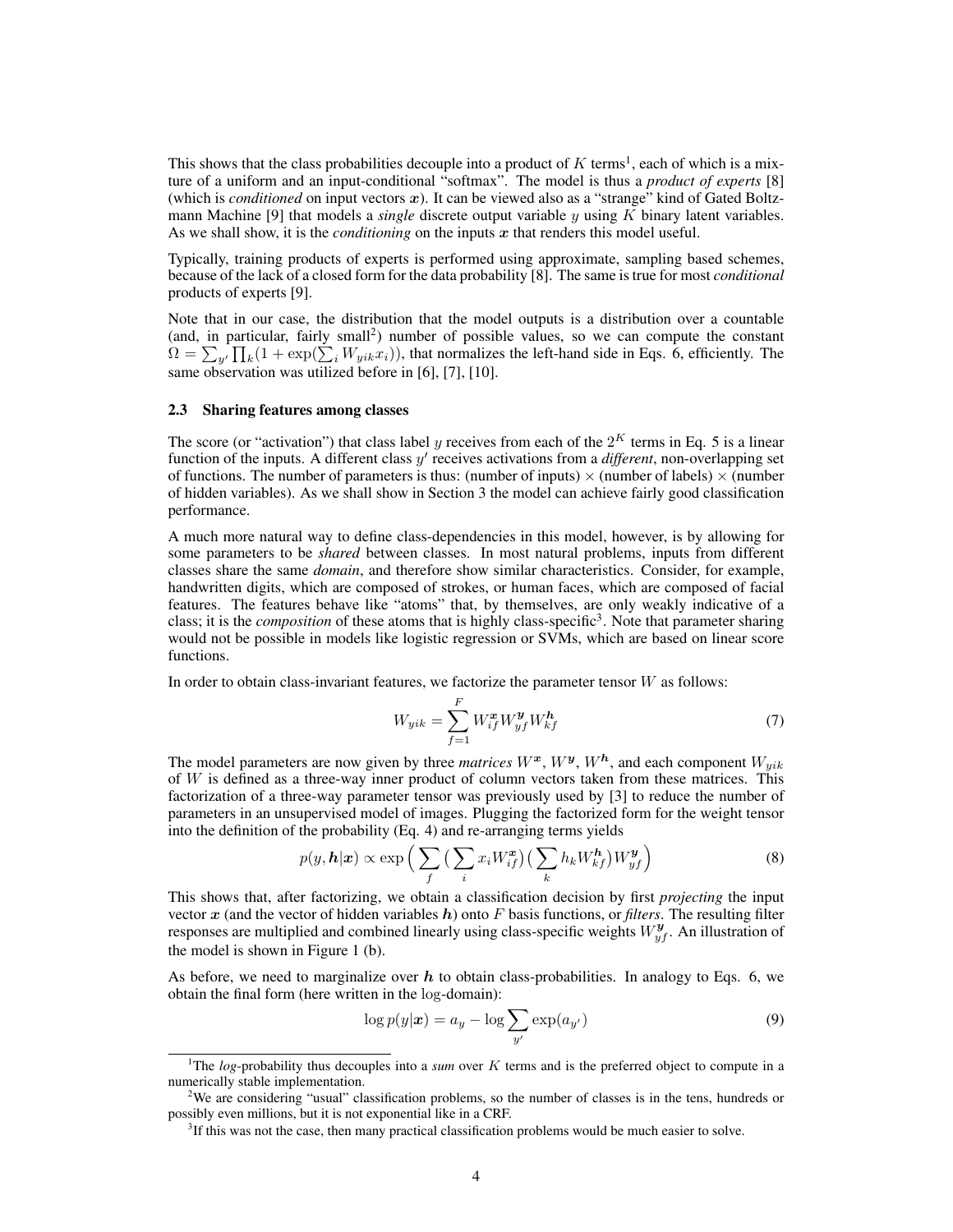where

$$
a_y = \sum_k \log\left(1 + \exp\left(\sum_f (\sum_i x_i W_{if}^x) W_{kf}^h W_{yf}^y\right)\right).
$$
 (10)

Note that in this model, learning of *features* (the F basis functions  $W_{.f}^{\mathbf{x}}$ ) is tied in with learning of the classifier itself. In contrast to neural networks and deep learners  $(111, 121)$ , the model does not try to learn a feature hierarchy. Instead, learned features are combined *multiplicatively* with hidden variables and the results added up to provide the inputs to the class-units. In terms of neural networks nomenclature, the factored model can best be thought of as a single-hidden-layer network. In general, however, the concept of "layers" is not immediately applicable in this architecture.

#### 2.4 Interpretation

An illustration of the graphical model is shown in Figure 1 (non-factored model on the left, factored model on the right). Each hidden variable  $h_k$  that is "*on*" contributes a slice  $W_{k}$  of the parameter tensor to a blend  $\sum_{k} h_k W_{k}$  of at most K matrices. The classification decision is the sum over *all possible* instantiations of h and thus over *all possible* such blends. A single blend is simply a linear logistic classifier.

An alternative view is that each output unit y accumulates evidence for or against its class by projecting the input onto K basis functions (the rows of  $W<sub>y</sub>$  in Eq. 4). Each instantiation of h constitutes one way of combining a subset of basis function responses that are considered to be *consistent* into a single piece of evidence. Marginalizing over  $h$  allows us to express the fact that there can be multiple alternative sets of consistent basis function responses. This is like using an "OR" gate to combine the responses of a set of "AND" gates, or like computing a probabilistic version of a *disjunctive normal form* (DNF). As an example, consider the task of classifying a handwritten 0 that is roughly centered in the image but rotated by a random angle (see also Section 3): Each of the following combinations: (i) a vertical stroke on the left *and* a vertical stroke on the right; (ii) a horizontal stroke on the top *and* a horizontal stroke on the bottom; (iii) a diagonal stroke on the bottom left *and* a diagonal stroke on the top right, would constitute positive evidence for class 0. The model can accomodate each if necessary by making appropriate use of the hidden variables.

The factored model, where basis function responses are computed jointly for all classes and then weighted differently for each class, can be thought of as accumulating evidence accordingly in the "spatial frequency domain".

#### 2.5 Discriminative gradients

Like the class-probabilities (Eq. 5) and thus the model's objective function, the derivative of the log-probability *w.r.t.* model parameters, is tractable, and scales linearly not exponentially with K. The derivative *w.r.t.* to a single parameter  $W_{\bar{y}ik}$  of the *unfactored* form (Section 2.2) takes the form:

$$
\frac{\partial \log p(y|\boldsymbol{x})}{\partial W_{\bar{y}ik}} = (\delta_{\bar{y}y} - p(\bar{y}|\boldsymbol{x})) \sigma \left( \sum_{i} x_i W_{yik} h_k \right) x_i \quad \text{with} \quad \sigma(a) = \left( 1 + \exp(-a) \right)^{-1}.
$$
 (11)

To compute gradients of the factored model (Section 2.3) we use Eq. 11 and the chain rule, in conjunction with Eq. 7:

$$
\frac{\partial \log p(y|\mathbf{x})}{\partial W_{if}^{\mathbf{x}}} = \sum_{\bar{y},k} \frac{\partial \log p(y|\mathbf{x})}{\partial W_{\bar{y}ik}} \frac{\partial W_{\bar{y}ik}}{\partial W_{if}^{\mathbf{x}}}.
$$
\n(12)

Similarly for  $W_{yf}^{\mathbf{y}}$  and  $W_{kf}^{\mathbf{h}}$  (with the sums running over the remaining indices).

As with logistic regression, we can thus perform gradient based optimization of the model likelihood for training. Moreover, since we have closed form expressions, it is possible to use conjugate gradients for fast training. However, in contrast to logistic regression, the model's objective function is non-linear, so it can contain local optima. We discuss this issue in more detail in the following section. Like logistic regression, and in contrast to SVMs, the model computes probabilities and thus provides well-calibrated estimates of uncertainty in its decisions.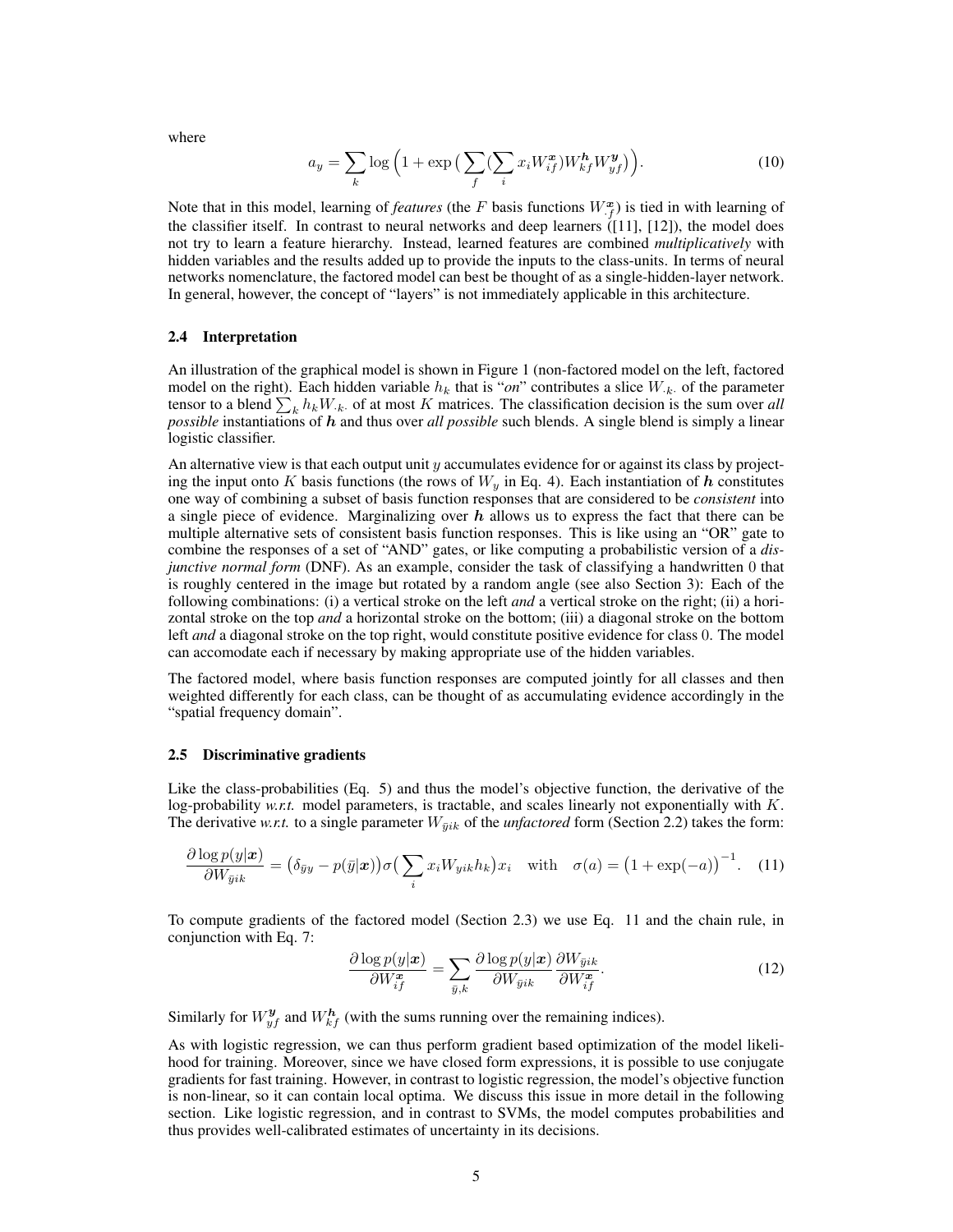## 2.6 Optimization

The log-probability is non-linear and can contain local optima *w.r.t.* W, so some care has to be taken to obtain good local optima during training. In general we found that simply deploying a generalpurpose conjugate gradient solver on random parameter initializations does not reliably yield good local optima (even though it can provide good solutions in some cases). Similar problems occur when training neural networks.

While simple gradient descent tends to yield better results, we adopt the approach discussed in [2] in most of our experiments, which consists in initializing with class-specific optimization: The set of parameters in our proposed model is the same as the ones for an ensemble of *class-specific* distributions  $p(x|y)$  (by simply adjusting the normalization in Eq. 4). More specifically, the distribution  $p(x|y)$  of inputs given labels is a factored Restricted Boltzmann machine, that can be optimized using contrastive divergence [3]. We found that performing a few iterations of class-conditional optimization as an initialization reliably yields good local optima of the model's objective function. We also experimented with alternative approaches to avoiding bad local optima, such as letting parameters grow slowly during the optimization ("annealing"), and found that class-specific pretraining yields the best results. This pre-training is reminiscent of training deep networks, which also rely on a pre-training phase. In contrast, however, here we pre-train *class-conditionally*, and initialize the whole model at once, rather than layer-by-layer. It is possible to perform a different kind of annealing by adding the class-specific and the model's actual objective function, and slowly reducing the class-specific influence using some weighting scheme. We used both the simple and the annealed optimization in some of our experiments, but did not find clear evidence that annealing leads to better local optima. We found that, given an initialization near a local optimum of the objective function, conjugate gradients *can* significantly outperform stochastic gradient descent in terms of the speed at which one can optimize both the model's own objective function and the cost on validation data.

In practice, one can add a regularization (or "weight-decay") penalty  $-\lambda ||W||^2$  to the objective function, as is common for logistic regression and other classifiers, where  $\lambda$  is chosen by crossvalidation.

# 3 Experiments

We applied the Gated Softmax (GSM) classifier<sup>4</sup> on the benchmark classification tasks described in [11]. The benchmark consists of a set of classification problems, that are difficult, because they contain many subtle, and highly complicated, dependencies of classes on inputs. It was initially introduced to evaluate the performance of deep neural networks. Some examples tasks are illustrated in Figure 3. The benchmark consists of 8 datasets, each of which contains several thousand graylevel images of size  $28 \times 28$  pixels. Training set sizes vary between 1200 and 10000. The testsets contain 50000 examples each. There are three two-class problems ("rectangles", "rectanglesimages" and "convex") and five ten-class problems (which are variations of the MNIST data-set<sup>5</sup>).

To train the model we make use of the approach described in Section 2.6. We do not make use of any random re-starts or other additional ways to find good local optima of the objective function. For the class-specific initializations, we use a class-specific RBM with binary observables on the datasets "rectangles", "mnist-rot", "convex" and "mnist", because they contain essentially binary inputs (or a heavily-skewed histogram), and Gaussian observables on the others. For the Gaussian case, we normalize the data to mean zero and standard-deviation one (independently in each dimension). We also tried "hybrid" approaches on some data-sets where we optimize a sum of the RBM and the model objective function, and decrease the influence of the RBM as training progresses.

# 3.1 Learning task-dependent invariances

The "rectangles" task requires the classification of rectangle images into the classes *horizontal* vs. *vertical* (some examples are shown in Figure 3 (a)). Figure 2 (left) shows random sets of 50 *rows* of the matrix W<sup>y</sup> learned by the unfactored model (class *horizontal* on the top, class *vertical* on

<sup>4</sup>An implementation of the model is available at http://*learning.cs.toronto.edu/*∼*rfm/gatedsoftmax/* 5 http://yann.lecun.com/exdb/mnist/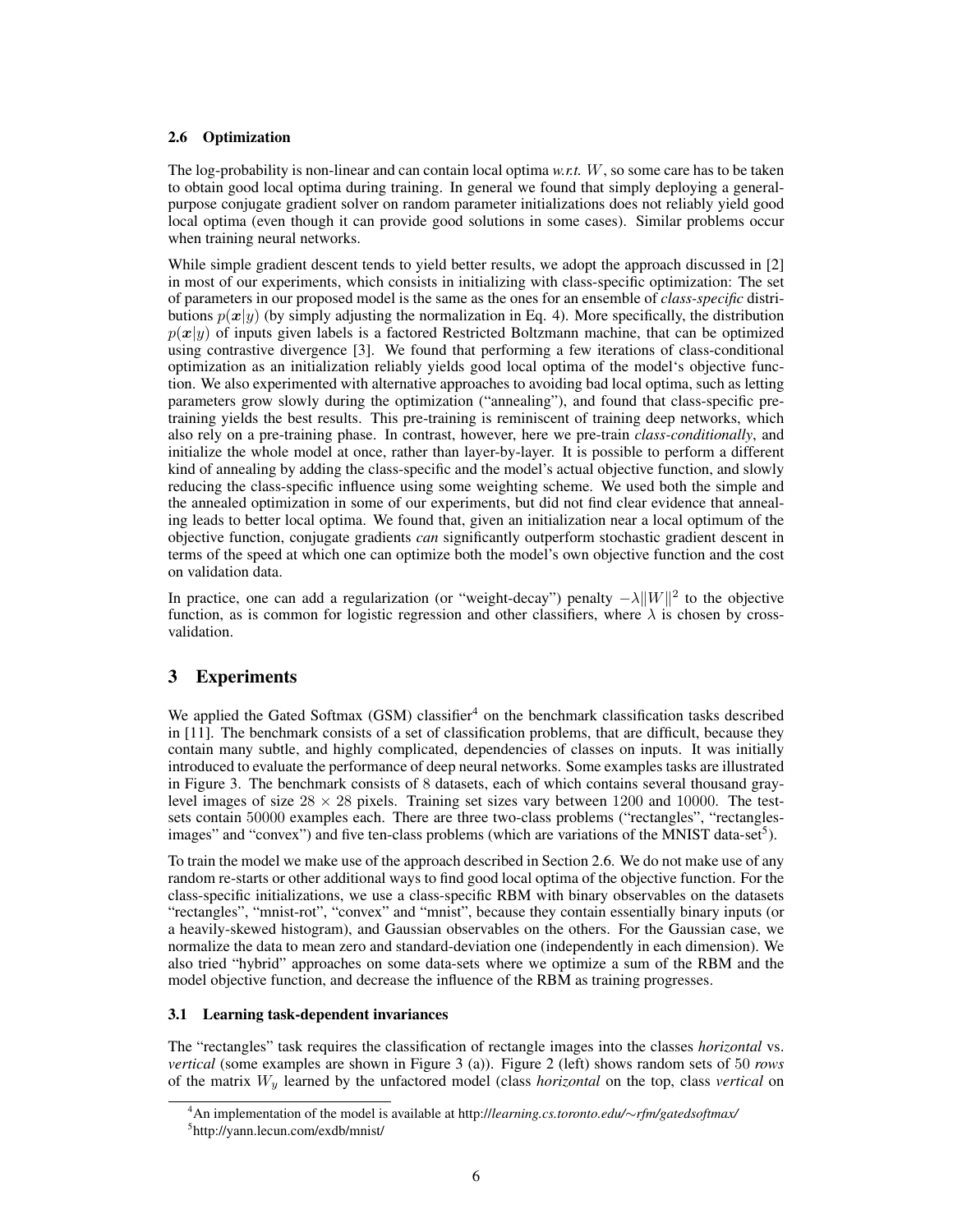

Figure 2: Left: Class-specific filters learned from the *rectangle* task – top: filters in support of the label *horizontal*, bottom: filters in support of the class label *vertical*. Right: *Shared* filters learned from *rotation-invariant digit classification*.

the bottom). Each row  $W_y$  corresponds to a class-specific image filter. We display the filters using gray-levels, where brighter means larger. The plot shows that the hidden units, like "Hough-cells", make it possible to *accumulate evidence* for the different classes, by essentially counting horizontal and vertical strokes in the images. Interestingly, classification error is 0.56% false, which is about a quarter the number of mis-classifications of the next best performer (SVMs with 2.15% error) and significantly more accurate than all other models on this data-set.

An example of filters learned by the *factored* model is shown in Figure 2 (right). The task is classification of rotated digits in this example. Figure 3 (b) shows some example inputs. In this task, learning invariances with respect to rotation is crucial for achieving good classification performance. Interestingly, the model achieves rotation-invariance by projecting onto a set of *circular or radial Fourier*-like components. It is important to note that the model infers these filters to be the optimal input representation entirely from the task at hand. The filters resemble basis functions learned by an image transformation model trained to rotate image patches described in [3]. Classification performance is 11.75% error, which is comparable with the best results on this dataset.



Figure 3: Example images from four of the "deep learning" benchmark tasks: (a) Rectangles (2 class): *Distinguish horizontal from vertical rectangles*; (b) Rotated digits (10-class): *Determine the class of the digit*; (c) Convex vs. non-convex (2-class): *Determine if the image shows a* convex *or* non-convex *shape*; (d) Rectangles with images (2-class): *Like (a), but rectangles are rendered using natural images*.

#### 3.2 Performance

Classification performance on all 8 datasets is shown in Figure 4. To evaluate the model we chose the number of hiddens units K, the number of factors F and the regularizer  $\lambda$  based on a validation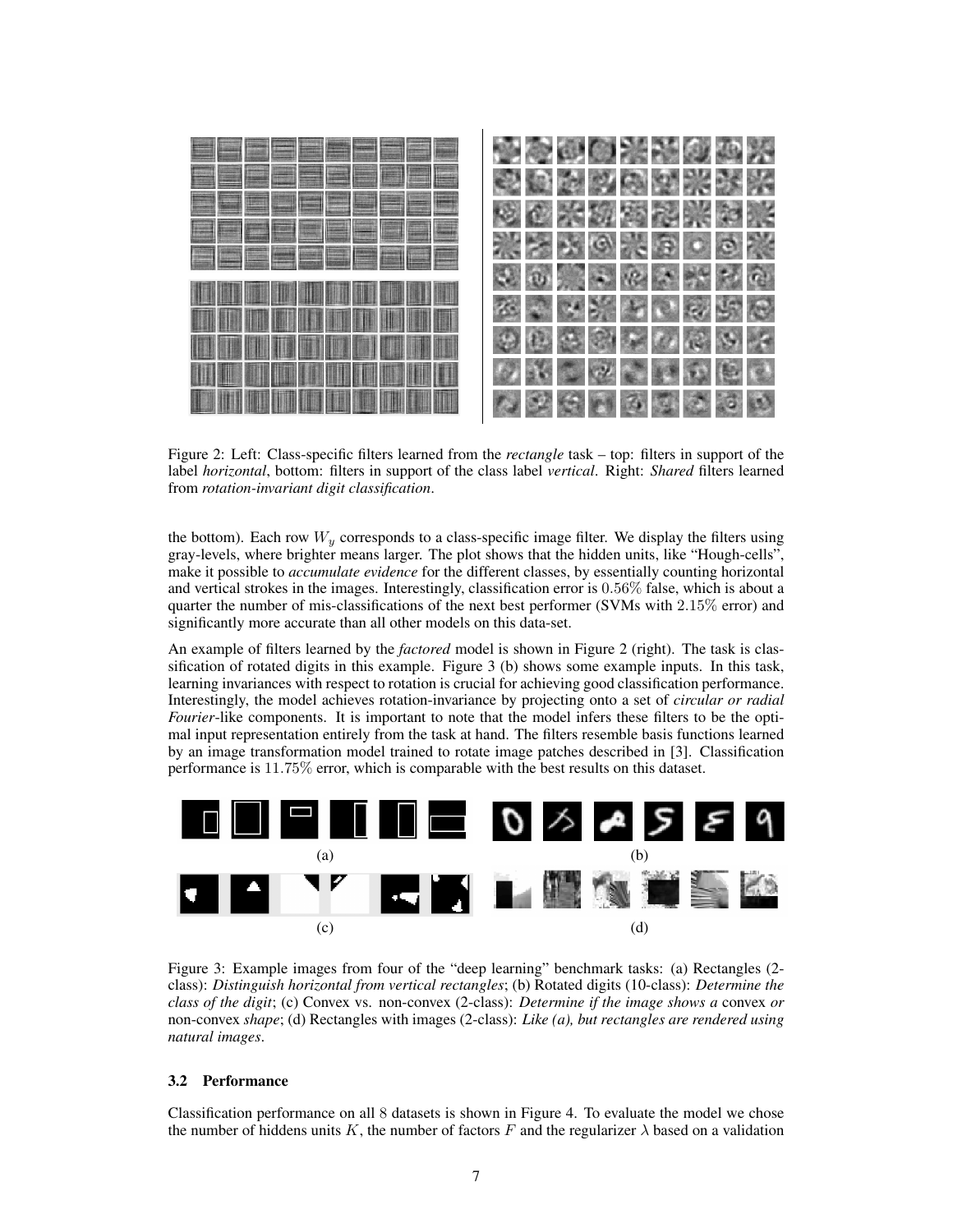set (typically by taking a fifth of the training set). We varied both  $K$  and  $F$  between 50 and 1000 on a fairly coarse grid, such as 50, 500, 1000, for most datasets, and for most cases we tried two values for the regularizer ( $\lambda = 0.001$  and  $\lambda = 0.0$ ). A finer grid may improve performance further.

Table 4 shows that the model performs well on all data-sets (comparing numbers are from [11]). It is among the best (within 0.01 tolerance), or the best performer, in three out of 8 cases. For comparison, we also show the error rates achieved with the unfactored model (Section 2.2), which also performs fairly well as compared to deep networks and SVMs, but is significantly weaker in most cases than the factored model.

|                 | <b>SVM</b>    |               | <b>NNet</b> | <b>RBM</b> | <b>DEEP</b>      |       | <b>GSM</b> |          |
|-----------------|---------------|---------------|-------------|------------|------------------|-------|------------|----------|
| dataset/model:  | <b>SVMRBF</b> | <b>SVMPOL</b> | <b>NNet</b> | <b>RBM</b> | DBN <sub>3</sub> | SAA3  | GSM        | (unfact) |
| rectangles      | 2.15          | 2.15          | 7.16        | 4.71       | 2.60             | 2.41  | 0.83       | (0.56)   |
| rect.-images    | 24.04         | 24.05         | 33.20       | 23.69      | 22.50            | 24.05 | 22.51      | (23.17)  |
| mnistplain      | 3.03          | 3.69          | 4.69        | 3.94       | 3.11             | 3.46  | 3.70       | (3.98)   |
| convexshapes    | 19.13         | 19.82         | 32.25       | 19.92      | 18.63            | 18.41 | 17.08      | (21.03)  |
| mnistbackrand   | 14.58         | 16.62         | 20.04       | 9.80       | 6.73             | 11.28 | 10.48      | (11.89)  |
| mnistbackimg    | 22.61         | 24.01         | 27.41       | 16.15      | 16.31            | 23.00 | 23.65      | (22.07)  |
| mnistrotbackimg | 55.18         | 56.41         | 62.16       | 52.21      | 47.39            | 51.93 | 55.82      | (55.16)  |
| mnistrot        | 11.11         | 15.42         | 18.11       | 14.69      | 10.30            | 10.30 | 11.75      | (16.15)  |

Figure 4: Classification error rates on test data (error rates are in %). Models: SVMRBF: SVM with RBF kernels. SVMPOL: SVM with polynomial kernels. NNet: (MLP) Feed-forward neural net. RBM: Restricted Boltzmann Machine. DBN3: Three-layer Deep Belief Net. SAA3: Three-layer stacked auto-associator. GSM: Gated softmax model (in brackets: unfactored model).

# 4 Discussion/Future work

Several extensions of deep learning methods, including deep kernel methods, have been suggested recently (see, for example, [13], [14]), giving similar performance to the networks that we compare to here. Our method differs from these approaches in that it is not a multi-layer architecture. Instead, our model gets its power from the fact that inputs, hidden variables and labels interact in three-way cliques. Factored three-way interactions make it possible to learn task-specific features and to learn transformational invariances inherent in the task at hand.

It is interesting to note that the model outperforms kernel methods on many of these tasks. In contrast to kernel methods, the GSM provides fully probabilistic outputs and can be easily trained online, which makes it directly applicable to very large datasets.

Interestingly, the filters that the model learns (see previous Section; Figure 2) resemble those learned be recent models of image transformations (see, for example, [3]). In fact, learning of invariances in general is typically addressed in the context of learning transformations. Interestingly, most transformation models themselves are also defined via three-way interactions of some kind ([15], [16], [17], [18] , [19]). In contrast to a model of transformations, it is the *classification task* that defines the invariances here, and the model learns the invariant representations from that task only. Combining the explicit examples of transformations provided by video sequences with the implicit information about transformational invariances provided by labels is a promising future direction.

Given the probabilistic definition of the model, it would be interesting to investigate a fully Bayesian formulation that integrates over model parameters. Note that we trained the model without sparsity constraints and in a fully supervised way. Encouraging the hidden unit activities to be sparse (e.g. using the approach in [20]) and/or training the model semi-supervised are further directions for further research. Another direction is the extension to structured prediction problems, for example, by deploying the model as clique potential in a CRF.

#### Acknowledgments

We thank Peter Yianilos and the anonymous reviewers for valuable discussions and comments.